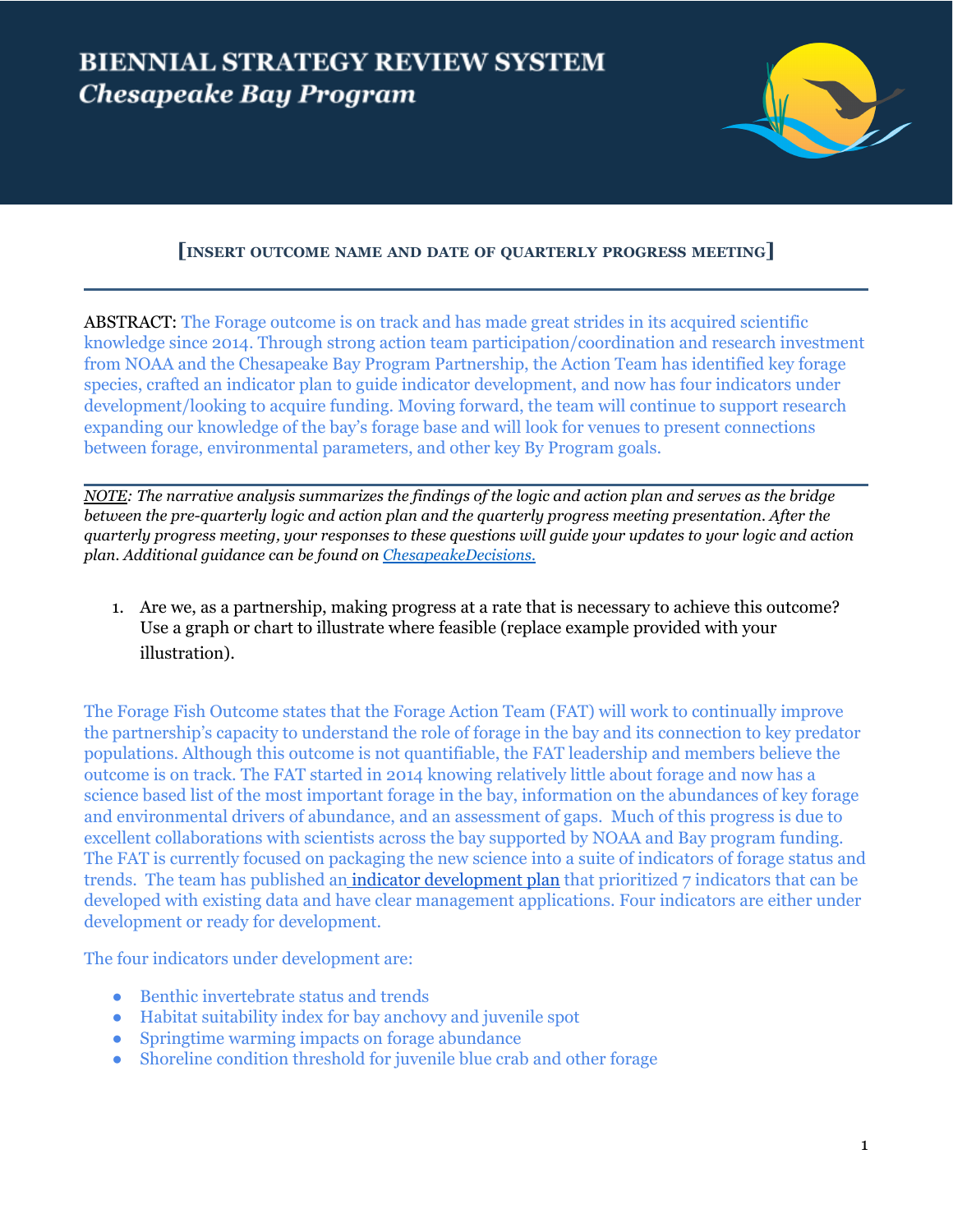| Tier 1: Abundance                         | <b>Species of Interest</b>        |
|-------------------------------------------|-----------------------------------|
| <b>Benthic Invertebrates</b>              | Polychaetes                       |
| <b>Demersal Finfishes</b>                 | Atlantic croaker                  |
| <b>Pelagic Finfishes</b>                  | Bay anchovy<br>Atlantic menhaden  |
| Tier 2: Habitat and Environmental Factors | <b>Species of Interest</b>        |
| <b>Springtime Warming</b>                 | <b>Bay anchovy</b><br>Polychaetes |
| <b>Habitat Suitability Index</b>          | Bay anchovy                       |
| <b>Hardened Shorelines</b>                | Juvenile blue crabs               |
| <b>Tier 3: Predator Consumption</b>       | <b>Species of Interest</b>        |
| <b>Diet Profiles</b>                      | <b>Striped bass</b>               |

Figure 1. The seven proposed priority indicators in their respective tiers and suggested focal species for each.

2. Looking back over the last two or more years, describe any scientific (including the impacts of climate change), fiscal, and policy-related developments that impacted your progress or may influence your work over the next two years. Have these resulted in revised needs (*e.g.,* less, more) to achieve the outcome?

*To the extent feasible, describe your needs using the SPURR thought model, i.e., Specific and actionable, Programmatic partner, Urgency of the needed action, Risk of not acting, Resources required.*

## Science

- Some research findings show that environmental factors (e.g., spring warming, area of suitable habitat) drive forage species abundance; these findings inform indicator development and can be used to guide restoration and protection.
- New studies and observational data may enhance indicators. NOAA is working through the Sustainable Fisheries Goal Implementation Team (Fish GIT) and other Bay Program partners to establish telemetry arrays and hypoxia profilers which will help track fish movements and the impacts of hypoxia on fish habitat condition. There is also a project to estimate the current and historical abundance of striped bass in the Chesapeake Bay which can be used to estimate the "nutritional" or forage needs of this key predator.

#### Fiscal

● NOAA and CBP funding helped address science priorities. Gaps still remain in monitoring forage which have no identified funding sources.

## **Policy**

- An emphasis by NOAA in implementing Ecosystem Approaches to Fishery Management facilitates management application of forage science and indicators at a regional level.
- There is a need to communicate the importance of forage to policy makers within the CBP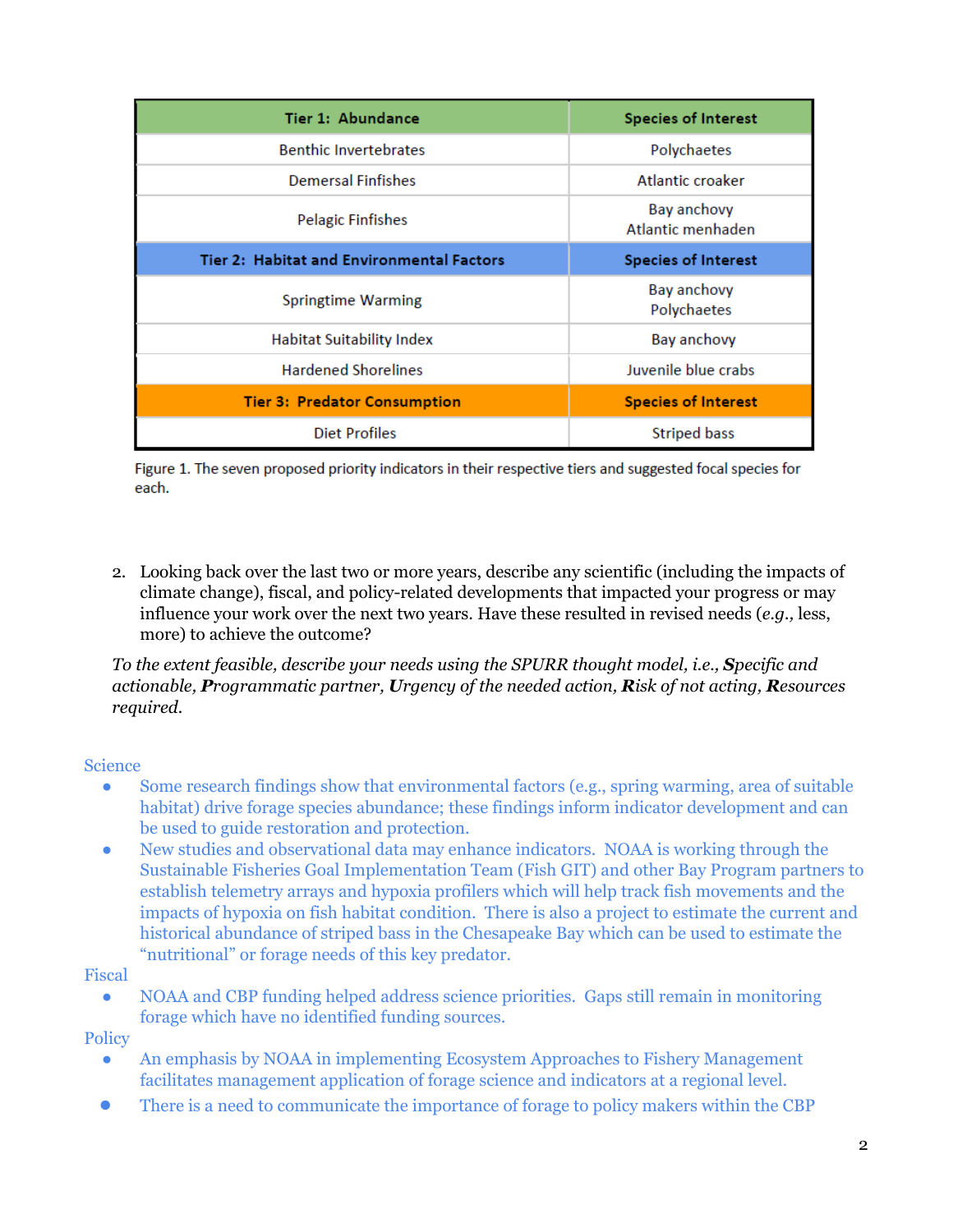## highlighting the connections to water quality and habitat.

3. Based on the red/yellow/green analysis of the actions described in your logic and action plan, summarize what you have learned over the past two years of implementation.

*Summarize overall (not per action) what you have learned about what worked and what didn't work. For example, have you identified additional factors to consider or filled an information gap?*

Over the past couple of years, the Forage Action Team has found success advancing the understanding of the bay's forage base by focusing team efforts on existing funding sources, such as NOAA and the EPA GIT-funding process. The team's collective interest in furthering research to be used for indicator development and ecosystem-based fisheries management has led to a focused Action Team with clear objectives. The Team has also succeeded in communicating results to a broader audience, and will continue work synthesizing findings, as highlighting developments with the group will be key to regional management buy-in.

An area of slower progress has been in filling identified monitoring gaps. The team has identified monitoring needs in the STAR science prioritization database and continually raised the issue with the CBP. The primary monitoring needs are plankton surveys and shallow water fish sampling. The team does not have the capacity to support these. The current PSC monitoring review affords the Management Board an opportunity to endorse the need for these and other living resource monitoring as well as water quality monitoring.

4. Based on what you have learned through this process and any new developments or considerations described in response to question #2, how will your work change over the next two years? If we need to accelerate progress towards achieving our outcome, what steps are needed and, in particular, what specific actions or needs are beyond the ability of your group to meet and, therefore, you need the assistance of the Management Board to achieve?

*Describe any adaptations that may be necessary to achieve your outcome more ef iciently and explain how these changes might lead you to adjust your Management Strategy (if significant) or the actions described in column four of your Logic & Action Plan. What new science, fiscal, and policy-related information, could be recommended or pursued over the next two years to maintain or, if needed, accelerate progress? Use the SPURR model described in question #2, to provide detail to the needed steps and actions.*

- Based on membership conversations, an important process for this two-year cycle will be a focus on piloting indicators that have a tangible management utility. The planned indicators are:
	- Benthic invertebrate status and trends
	- Habitat suitability index for bay anchovy and juvenile spot
	- Springtime warming impacts on forage abundance
	- Shoreline condition threshold for juvenile blue crab and other forage
- The FAT will work with the Fisheries GIT Establish a process to regularly communicate indicator results and implications to managers and the public.